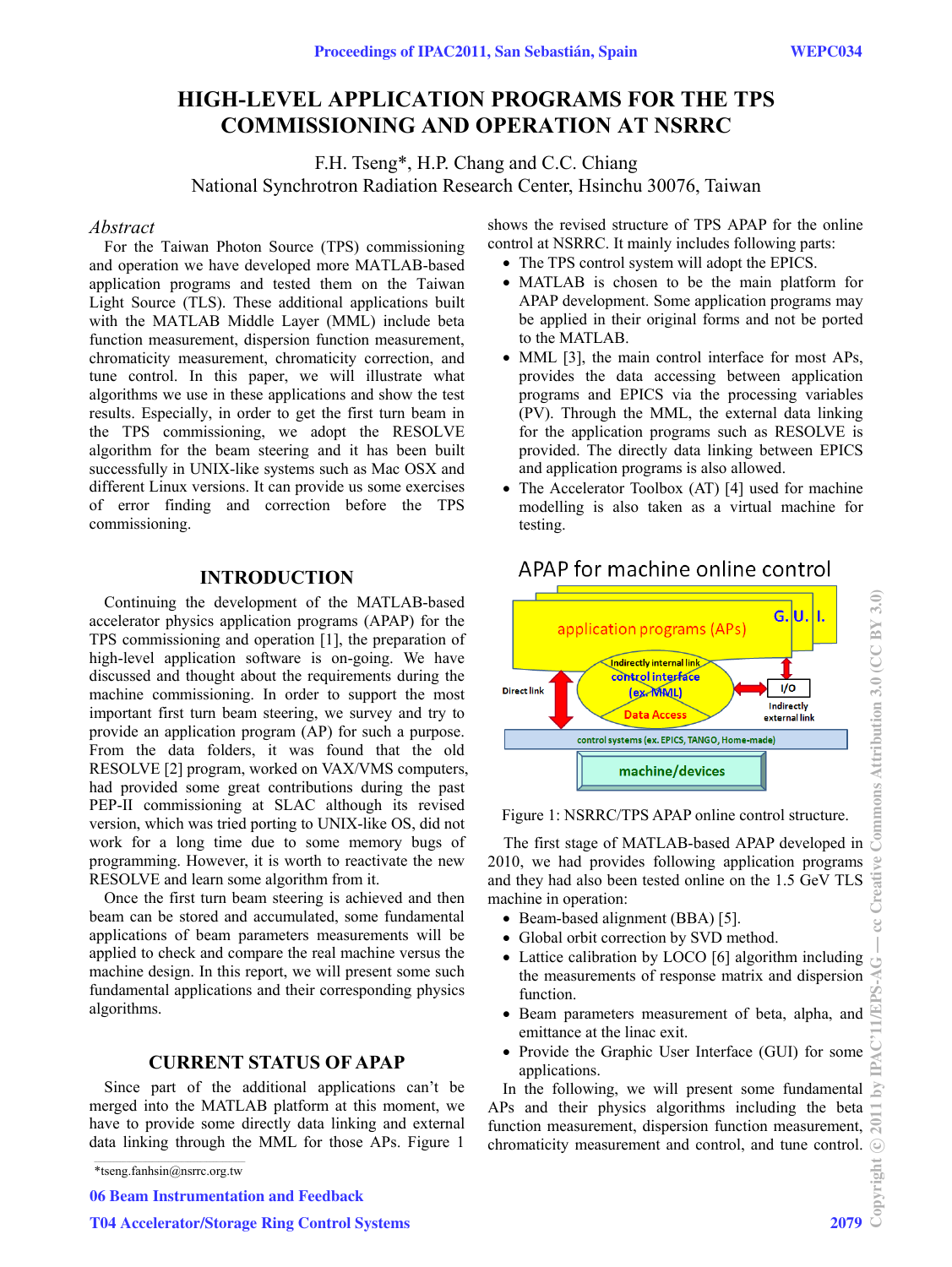A GUI for the indirectly external data linking between MML and the RESOLVE will also be described.

#### *Beta Function Measurement GUI*

The beta function measurement GUI is shown in Figure 2. In the *β* function measurement, we have to change the strength of the quadrupole magnets, the optics of the accelerator will be perturbed, and the betatron tune will be changed. Then we can use the following formula to obtain each beta function at each quadrupole position.

$$
\beta = 4\pi \frac{\Delta v}{\Delta k \cdot l}
$$

where  $\Delta v$  is the measured tune change,  $\beta$  is the derived beta function at the chosen quadrupole location, Δ*k* is the strength change of the driven quadrupole magnet and *l* is the effective length of the quadrupole.



Figure 2: Beta function measurement GUI for the TPS storage ring.

In this GUI, users can choose how many currents of the quadrupole magnet to adjust the quadrupole strength. If the current change is too big, the optics and tune will be changed too much. The tune may hit the resonance line to let the beam loss. On the other hand, if the current change is too small, the tune change will be smaller to make the measured result not good.

### *Dispersion Function Measurement GUI*

 The dispersion function measurement GUI is shown in Figure 3. In the dispersion function measurement, we measure the orbit change at the BPMs positions with respect to the frequency variation of the RF cavity.

Adjusting the RF frequency, it makes the momentum deviation change according to the momentum compaction factor. And then one can measure the change of the electron orbit by BPMs. Finally we can calculate the dispersions at the positions of BPMs by using the following equations.

$$
\eta_{x,y} = \frac{\Delta x, y}{\Delta \delta}
$$

$$
\Delta \delta = -\frac{1}{\alpha_c} \frac{\Delta f_{RF}}{f_{RF}}
$$

where  $\eta_{xx}$  is the dispersion function,  $\delta$  is momentum deviation,  $\alpha_c$  is momentum compaction factor,  $\Delta x$ , *y* is the variation of the closed orbit,  $f_{RF}$  is the frequency of the RF cavity and  $\Delta f_{RF}$  is the variation of the RF frequency.



Figure 3: Dispersion function measurement GUI for the TPS storage ring.

Users can choose what kind of the method (unipolar or bipolar) to adjust the RF frequency. This GUI also includes "delay time" function, because it need time to wait for the process complete during changing the RF frequency for current TLS SRF system.

### *Chromaticity Measurement and Correction GUI*

 The chromaticity measurement and correction GUI is shown in Figure 4. The chromaticity is the tune changes in an accelerator due to the momentum variation of the beams. During measuring the chromaticity, we can change the momentum deviation by driving the RF frequency and measure the change of the tune. Then we can obtain the chromaticity by the following formula.

$$
C = \frac{d(\Delta v)}{d\delta}
$$

If we want to do the chromaticity correction, we must set the target values of the chromaticities. And then we can use the following equations to calculate the selected sextupole strengths.

$$
C_x = -\frac{1}{4\pi} \oint \beta_x [K_x(s) - S(s)D(s)]ds
$$
  
\n
$$
C_y = -\frac{1}{4\pi} \oint \beta_y [K_y(s) + S(s)D(s)]ds
$$

where *C* is the chromaticity,  $\delta$  is momentum deviation,  $\nu$ is betatron tune,  $\beta$  is the beta function,  $K$  is the quadrupole strength, *S* is the sextupole strength and *D* is the dispersion function.

 In the correction part of this GUI, users can choose two sextupole families to control the chromaticity to the specified target chromaticities.

### *Tune Control GUI*

 Tune control is a very important issue for the accelerator operation (see Fig. 5), because we hope to minimize the tune variation and try to lock the tune

06 Beam Instrumentation and Feedback